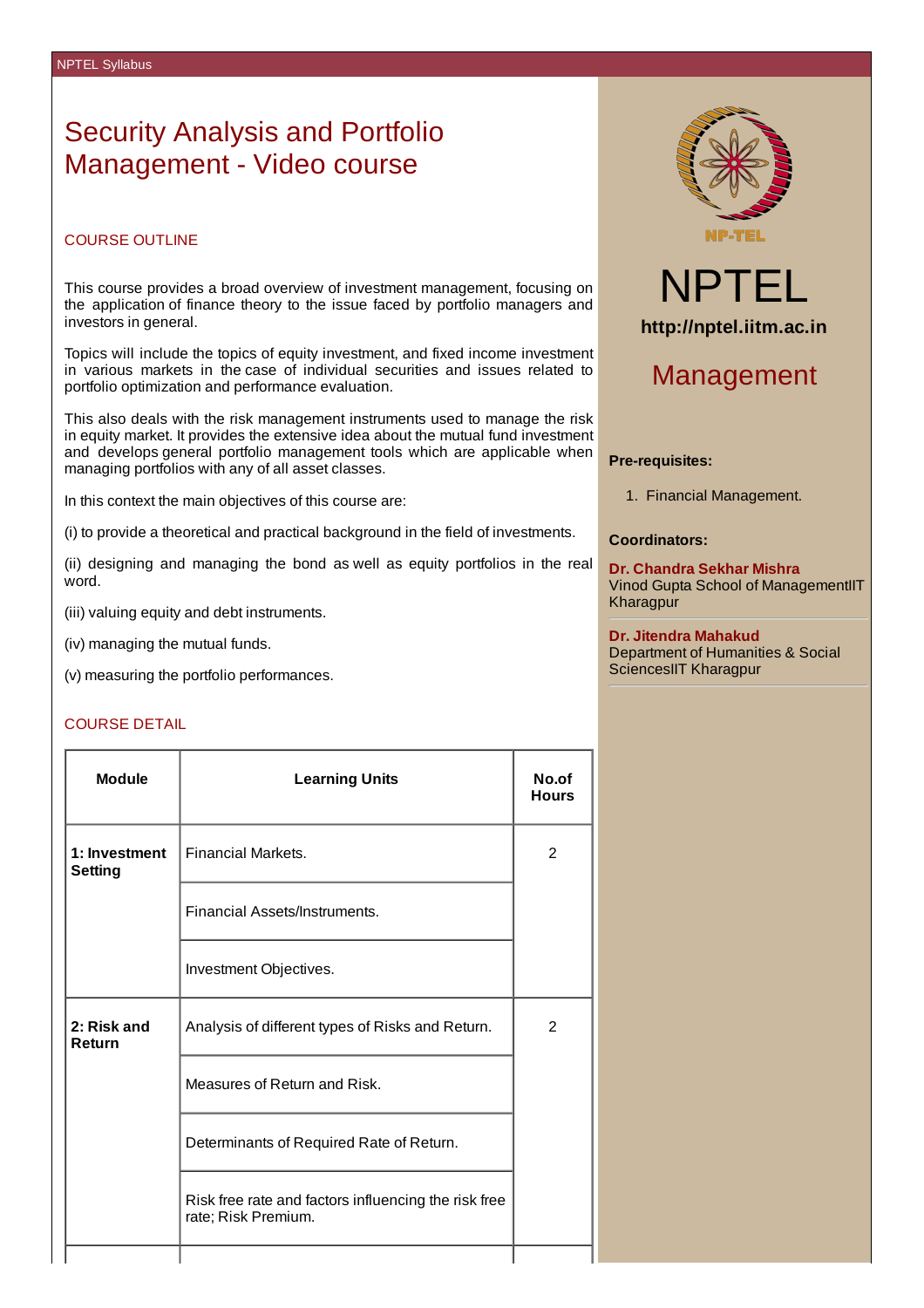| 3: Capital<br><b>Market</b>                        | Organization and Function of Equity Market and<br>Bond Market. |   |
|----------------------------------------------------|----------------------------------------------------------------|---|
|                                                    | Mutual Funds.                                                  |   |
| 4: Efficient<br><b>Market</b><br><b>Hypothesis</b> | Efficient Market Concept; Different forms of<br>Efficiency.    | 2 |
|                                                    | Random walk theory.                                            |   |
|                                                    | Challenges to the Efficient Market Hypothesis.                 |   |
| 5: Financial<br><b>Statement</b>                   | Major Financial Statements.                                    | 2 |
| <b>Analysis</b>                                    | Computation and Analysis of Financial Ratios.                  |   |
| 6: Valuation of<br><b>Equity Shares</b>            | Theory of Valuation.                                           | 2 |
|                                                    | Alternative Valuation Methods.                                 |   |
| 7: Economic<br><b>Analysis</b>                     | Macro economic activity and security Markets.                  | 2 |
|                                                    | Economic Series and Stock Prices.                              |   |
|                                                    | The Cyclical Indicator Approach.                               |   |
|                                                    | Monetary Variables, the Economy and Stock<br>Prices.           |   |
|                                                    | Inflation, interest rate and security prices.                  |   |
| 8: Industry<br><b>Analysis</b>                     | Introduction; Business Cycle and Industry<br>Sectors.          | 2 |
|                                                    | Evaluating the industry life cycle.                            |   |
|                                                    | Analysis of Industry Competition.                              |   |
|                                                    | Estimation of Industry Rates of Return.                        |   |
| 9: Company<br><b>Analysis</b>                      | Firm Competitive Strategies.                                   | 2 |
|                                                    | SWOT Analysis.                                                 |   |
|                                                    |                                                                |   |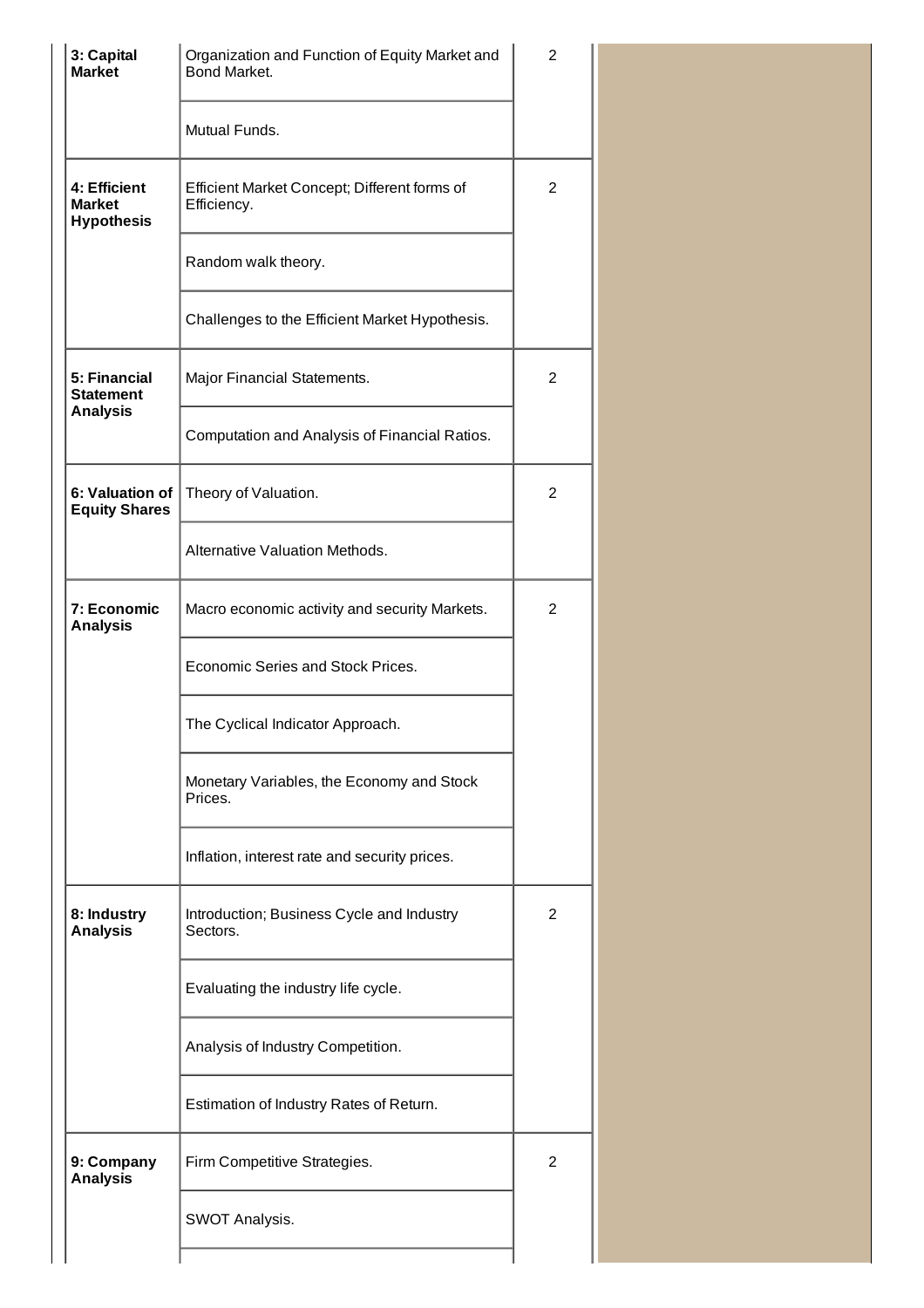|                                                     | Analysis of Growth and Value Companies.                  |                |  |
|-----------------------------------------------------|----------------------------------------------------------|----------------|--|
| 10: Technical<br><b>Analysis</b>                    | Assumptions, Advantages and Challenges.                  | 2              |  |
|                                                     | Technical Trading Rules and Indicators.                  |                |  |
|                                                     | Technical Analysis of Equity Markets.                    |                |  |
| 11:<br><b>Introduction</b><br>to Portfolio          | Measurement of Expected Risk and Return of<br>Portfolio. | 2              |  |
| <b>Management</b>                                   | Alternative Measures of Risk.                            |                |  |
|                                                     | Markowitz Portfolio Theory.                              |                |  |
|                                                     | The Efficient Frontier and Investor Utility.             |                |  |
| 12: Capital<br><b>Asset Pricing</b><br><b>Model</b> | Overview of Capital Market Theory-Market<br>Portfolio.   | 2              |  |
|                                                     | Capital Asset Pricing Model-Assumptions.                 |                |  |
|                                                     | Security Market Line and Capital Market Line.            |                |  |
|                                                     | Zero beta Model.                                         |                |  |
| 13: Multi<br><b>Factor Models</b>                   | Arbitrage Pricing Theory (APT).                          | 2              |  |
|                                                     | Security Valuation and APT.                              |                |  |
|                                                     | Empirical Tests of APT.                                  |                |  |
|                                                     | Estimating Risk in a Multi-factor Setting.               |                |  |
| 14: Optimal<br><b>Portfolio</b>                     | Markowitz Theory.                                        | 2              |  |
| <b>Selection</b><br><b>Models</b>                   | Sharpe's Single Index Model.                             |                |  |
|                                                     | Lagrange Multiplier Theory.                              |                |  |
| 15: Equity<br><b>Portfolio</b>                      | Passive vs. Active Management.                           | $\overline{c}$ |  |
| <b>Management</b><br><b>Strategy</b>                | Passive Equity Portfolio Management Strategy-            |                |  |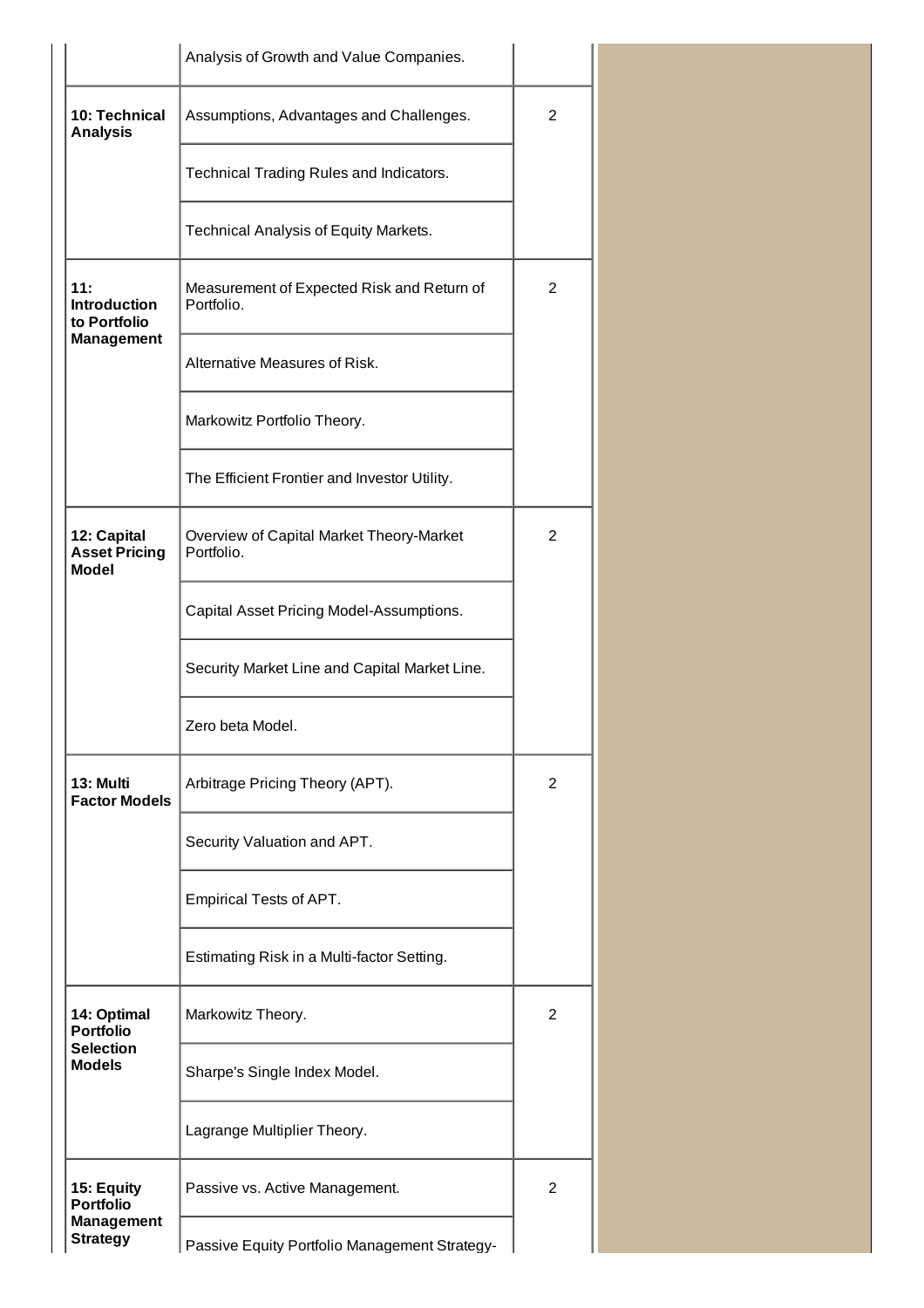|                                                   | Index Portfolio Construction Techniques.                               |                |  |
|---------------------------------------------------|------------------------------------------------------------------------|----------------|--|
|                                                   | Tracking Error, Methods of Index Portfolio<br>Investment.              |                |  |
|                                                   | Fundamental Active Strategies; Technical                               |                |  |
|                                                   | Strategies.                                                            |                |  |
|                                                   | Market Anomalies; Value vs. Growth<br>Investments.                     |                |  |
|                                                   | <b>Investor Behaviour and Stock Returns.</b>                           |                |  |
| 16: Analysis<br>and Valuation<br>of Bonds - I     | Bond Valuation; Computing Bond Yields.                                 | $\overline{c}$ |  |
|                                                   | Calculation of future bond prices; Yield curve.                        |                |  |
| 17: Analysis<br>and Valuation<br>of Bonds - II    | Determination of interest rates.                                       | $\overline{2}$ |  |
|                                                   | Term structure interest rate theories.                                 |                |  |
|                                                   | Bond price volatility.                                                 |                |  |
| <b>18: Bond</b><br><b>Portfolio</b><br>Management | Passive and Active Bond Portfolio Management<br>Strategies.            | $\overline{2}$ |  |
| <b>Strategies</b>                                 | Core plus bond portfolio management Strategy.                          |                |  |
|                                                   | Contingent Immunization Procedures.                                    |                |  |
|                                                   | Bond Market Efficiency.                                                |                |  |
| 19:<br><b>Introduction</b><br>to Derivatives      | Types of Derivatives.                                                  | $\overline{2}$ |  |
|                                                   | Structure of Forward and Future Markets.                               |                |  |
|                                                   | Interpretation of Future and Option Price<br>Quotations.               |                |  |
|                                                   | Investing with derivative securities.                                  |                |  |
| 20: Evaluation<br>of Portfolio<br>Performance     | Treynor, Sharpe, Jensen and Information Ratio<br>Performance Measures. | 2              |  |
|                                                   | Application of Portfolio Performance Measures.                         |                |  |